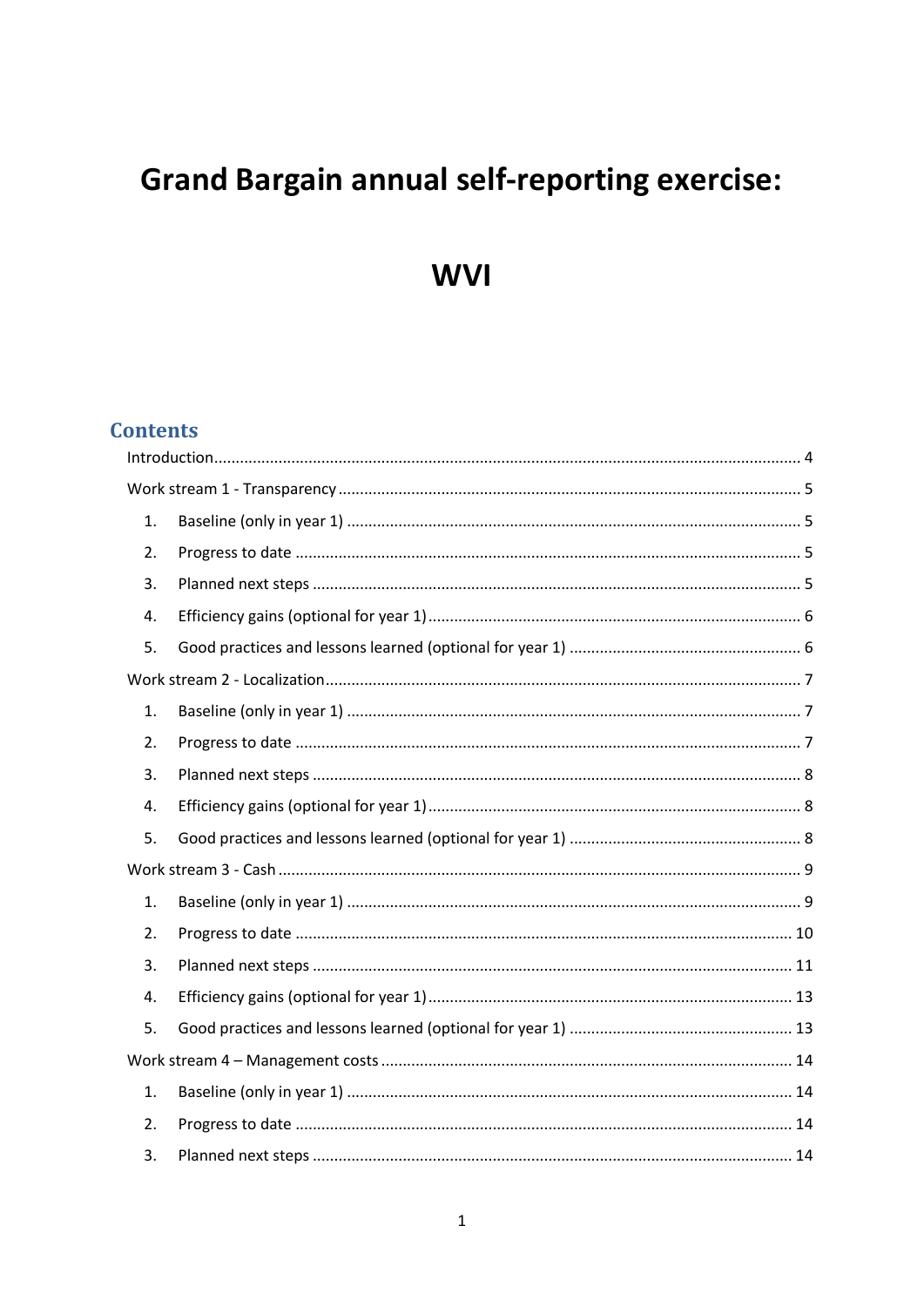| 4. |  |  |  |  |  |
|----|--|--|--|--|--|
| 5. |  |  |  |  |  |
|    |  |  |  |  |  |
| 1. |  |  |  |  |  |
| 2. |  |  |  |  |  |
| 3. |  |  |  |  |  |
| 4. |  |  |  |  |  |
| 5. |  |  |  |  |  |
|    |  |  |  |  |  |
| 1. |  |  |  |  |  |
| 2. |  |  |  |  |  |
| 3. |  |  |  |  |  |
| 4. |  |  |  |  |  |
| 5. |  |  |  |  |  |
|    |  |  |  |  |  |
| 1. |  |  |  |  |  |
| 2. |  |  |  |  |  |
| 3. |  |  |  |  |  |
| 4. |  |  |  |  |  |
| 5. |  |  |  |  |  |
|    |  |  |  |  |  |
| 1. |  |  |  |  |  |
| 2. |  |  |  |  |  |
| 3. |  |  |  |  |  |
| 4. |  |  |  |  |  |
| 5. |  |  |  |  |  |
|    |  |  |  |  |  |
| 1. |  |  |  |  |  |
| 2. |  |  |  |  |  |
| 3. |  |  |  |  |  |
| 4. |  |  |  |  |  |
| 5. |  |  |  |  |  |
|    |  |  |  |  |  |
| 1. |  |  |  |  |  |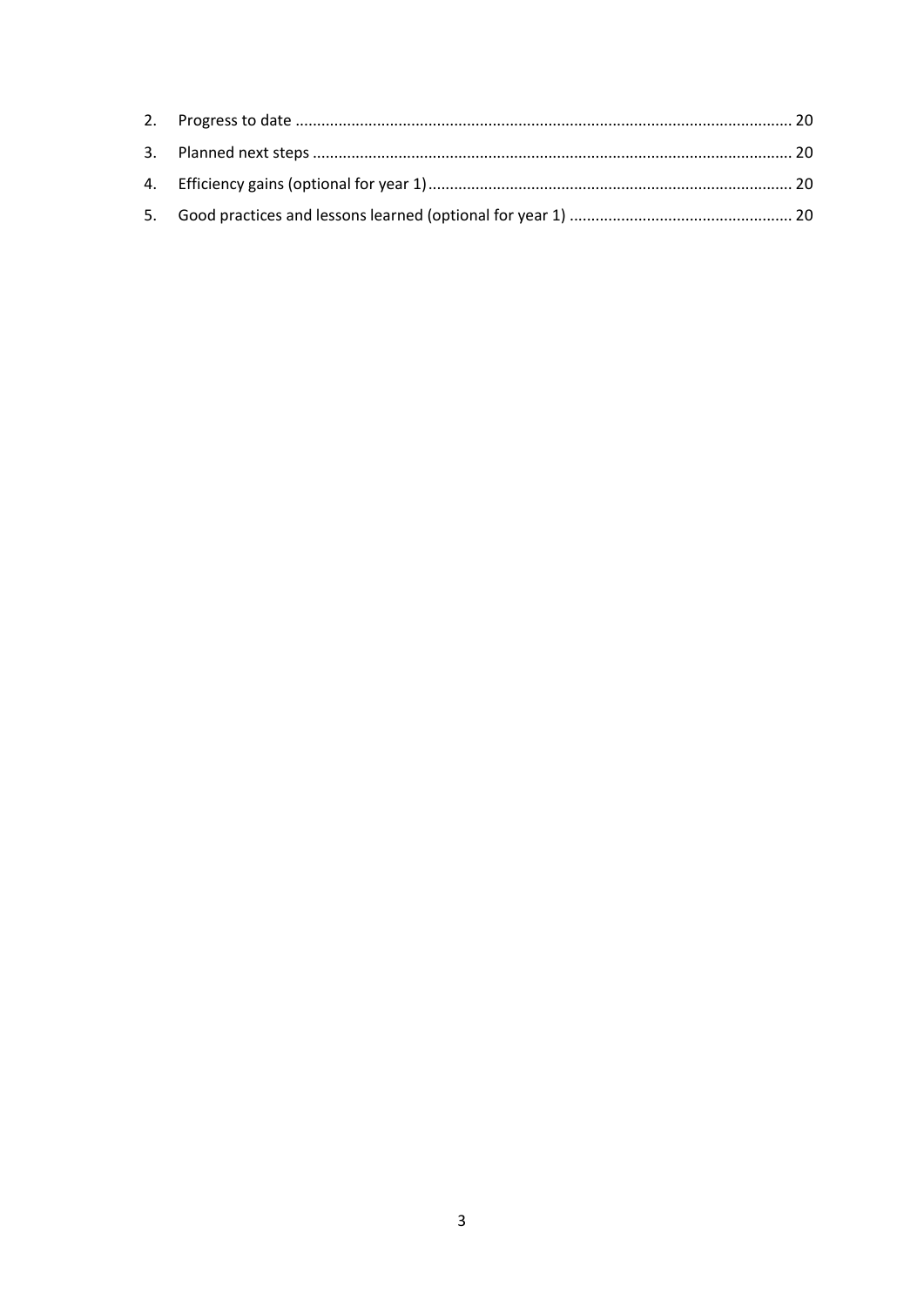# <span id="page-3-0"></span>**Introduction**

World Vision (WV) remains committed to working with donors, humanitarian organisations and NGO Networks to reform humanitarian funding so that more and better funding reaches implementing organisations at field level. With this in mind, we have engaged regularly with SCHR, ICVA, VOICE and InterAction on Grand Bargain issues as well as several peer NGOs. We are also engaged in the IASC Humanitarian Finance Task Team (HFTT) and UNOCHA's Pooled Fund Working Group. As an NGO signatory to the Grand Bargain we were present in the Grand Bargain meetings in Bonn in September 2016 and are on the mail list for signatory e-mails.

Despite the above we have found a key challenge in communicating the Grand Bargain internally and with our NGO peers is the lack of communication about progress. Over the past few months it has been difficult to get a sense of the bigger picture on the Grand Bargain (GB) and the most effective ways for organisations like WV to engage. To maximise its potential, the GB should be attracting a very diverse coalition of organisations to implement some of the most tangible commitments, especially NGOs at the national and regional levels.

WV welcomes the recent appointment of the Secretariat and looks forward to better communications around the GB to help build momentum with a growing pool of potential implementers. We urge that more support is needed for the new secretariat to ensure a stronger communications strategy, greater momentum at field level, and effective linkages between GB work streams. In order to mobilise the broad range of constituents it would also be really useful if the various parties to the GB did more official communications about its value. For example, having development ministries promote the GB at global and regional levels would help build momentum in implementing organisations.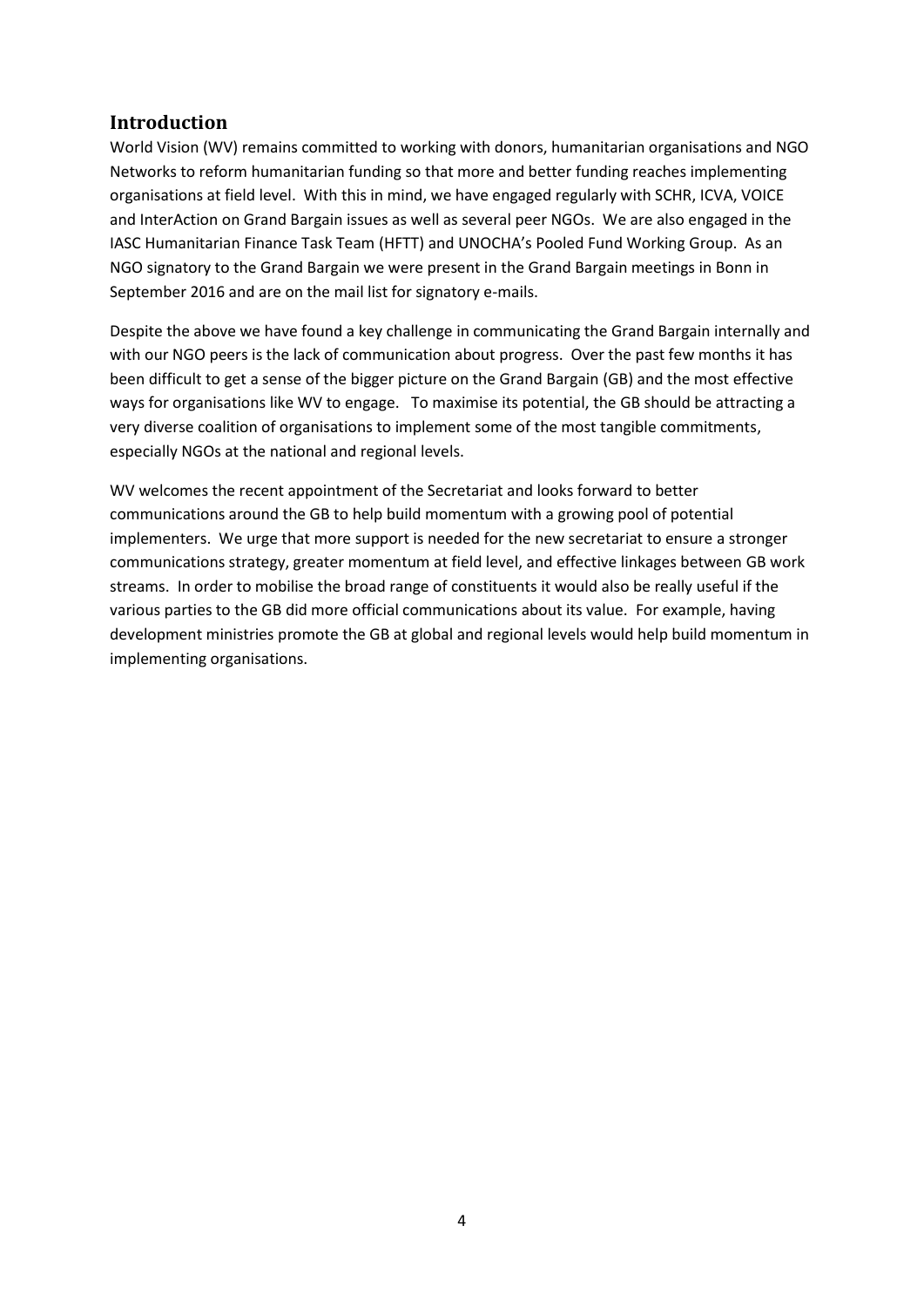# <span id="page-4-1"></span><span id="page-4-0"></span>**Work stream 1 - Transparency**

#### **1. Baseline (only in year 1)**

Where did your organisation stand on the work stream and its commitments when the Grand Bargain was signed?

When the Grand Bargain was signed we were reporting regularly on FTS and annually on our development programmes in IATI. During the writing of the Grand Bargain we advised SCHR and ICVA on positioning on FTS and IATI on behalf of the NGO community. At the time we were represented on the board with IATI so it was useful to bring an NGO board perspective to the FTS and GB discussions. This work with ICVA also included presenting the issue of transparency to the ICVA member states briefing on the Grand Bargain in Geneva.

#### <span id="page-4-2"></span>**2. Progress to date**

Which concrete actions have you taken (both internally and in cooperation with other signatories) to implement the commitments of the work stream?

Internally we have used the momentum created by the Grand Bargain to do three things on Transparency. Firstly we have significantly increased our reporting on FTS from about 90 million USD per year to 180 million. An internal review was conducted to see how we could better report on FTS which involved drafting a business case and several meetings/ calls with FTS staff. 180 million is more representative of our global humanitarian grants portfolio but there are gaps because currently UN funding is not counted once it passes to us. As one of WFPs biggest partners and a significant partner of UNHCR, UNICEF and OCHA this makes a difference on our numbers. Currently we are engaging with OCHA staff behind FTS to provide feedback on recent updates on the system.

Secondly, we have engaged on the Grand Bargain Transparency work stream with the Dutch Government to provide an NGO perspective into the TOR for the Development Initiatives consultancy that is now taking place. We have supported this work by feeding into draft messaging on the differences and links between IATI and FTS and participated in the March consultation in Geneva on IATI. Another aspect of our external facing work on transparency has been to regularly flag linkages between transparency and other work streams such as localisation and reporting. There are some contradictory tensions around reducing overheads and having more streamlined reporting but also being more transparent.

Thirdly we have set up an informal internal working group to bring together our staff working on FTS, IATI and two funding offices where the donors are particularly keen on IATI reporting. (Netherlands and UK). We have started talking about how to bring together our development and humanitarian external transparency architecture across a 1.5 billion USD field spend. Many of the requirements of IATI are met by a dedicated team in WV that works closely with our global finance system, so it is important to set up the group to be able to respond to developments in the coming months.

# <span id="page-4-3"></span>**3. Planned next steps**

What are the specific next steps which you plan to undertake to implement the commitments (with a focus on the next 2 years)?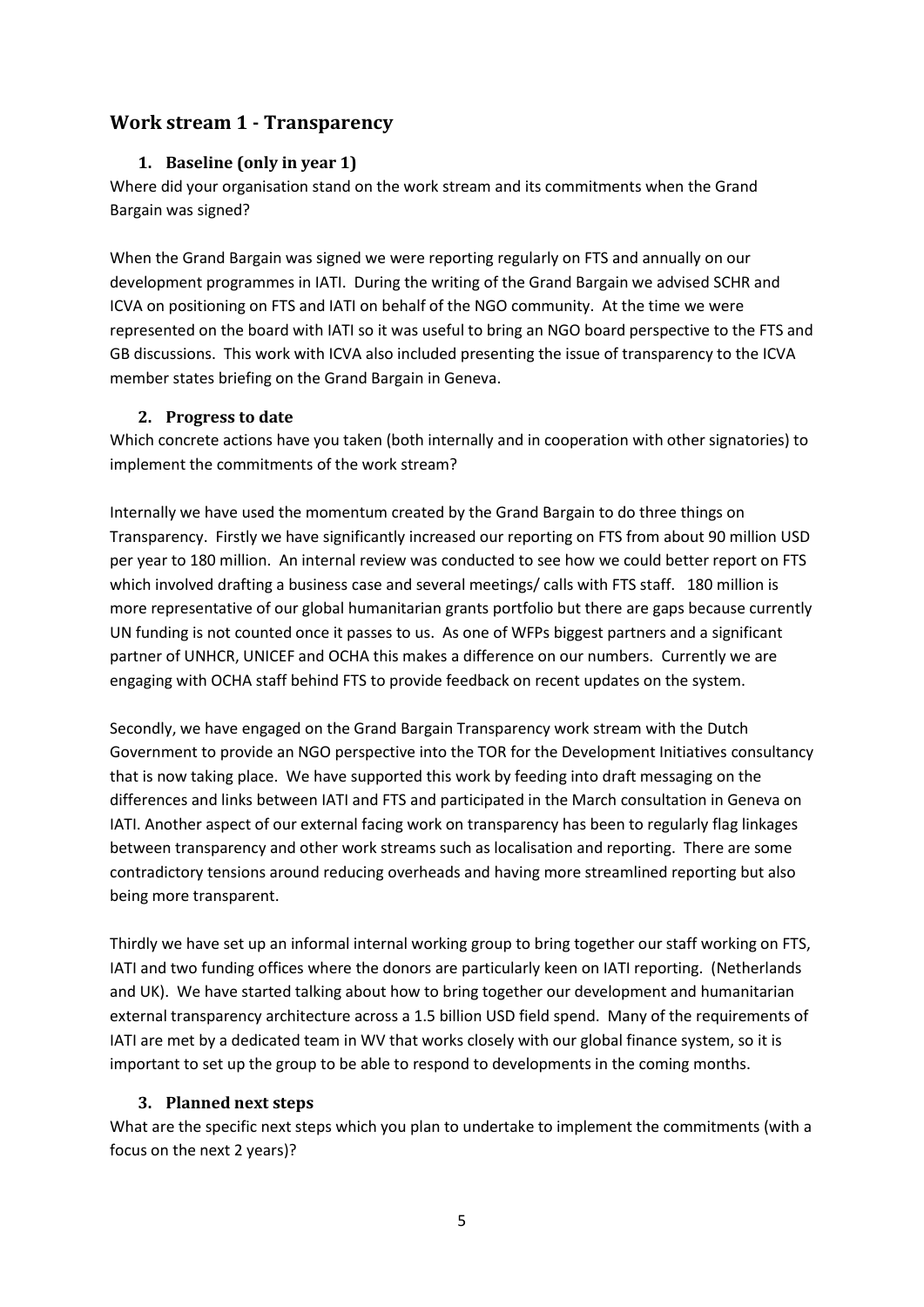Currently the financial system for transparency appears to be taking shape between IATI and FTS. It is not clear how the two will work together in practice as the timescales for reporting on each are very different. (IATI allows for retrospective reporting annually while FTS wants to be a coordination tool at the national level). In the coming months we will see to see how implementation tensions like this are resolved between the two approaches, monitor the costs of reporting and how this fits with the other commitments in the Grand Bargain.

During January WV had conversations with OCHA FTS about piloting the new version of FTS that is complementary to IATI. As OCHA's requirements become clearer we will investigate the feasibility of implementing or piloting this new version in March and April.

Most humanitarian actors would agree that transparency is a good thing for the sector. It would be good to have a discussion in this work stream to unpack the details of what this means in practice. Who do we need to provide transparent data for, what decisions need to be made and what will the incentives be for busy field staff to populate transparency systems with regular and updatable data. Providing data costs staff time and money, and in a resource constrained environment it would be good for this work stream to move forward on the GB commitment to look at capacity support for organisations of all sizes. Greater transparency is welcome but we need a costing model beneath it that enables the costs of doing this to be recovered in each grant from humanitarian donors.

#### <span id="page-5-0"></span>**4. Efficiency gains (optional for year 1)**

Please indicate, qualitatively, efficiency gains associated with implementation of GB commitments and how they have benefitted your organisation and beneficiaries.

Currently no efficiency gains have been realised from this work stream and it is likely in the future that any efficiency gains are more likely to be system wide than felt on an organisation by organisation level. The big efficiency gains in the future are likely to be gained from being able to track how funding flows through the system from original donor to final implementer. When FTS can track this it could open up scope to assess what are the most efficient routes for funding. Currently we have no comparable data about this so no way of being able to compare the true costs of CERF, pooled funds, direct awards etc.

# <span id="page-5-1"></span>**5. Good practices and lessons learned (optional for year 1)**

Which concrete action(s) have had the most success (both internally and in cooperation with other signatories) to implement the commitments of the work stream? And why?

The transparency work stream does not have as much visibility in the NGO community as other work streams. Focussing on pre-existing systems like FTS and IATI has saved a lot of time in the development of systems but the discussion is still at a technical level. The work streams that have done the best work in attracting NGO action have been those with a tangible impact on field operations.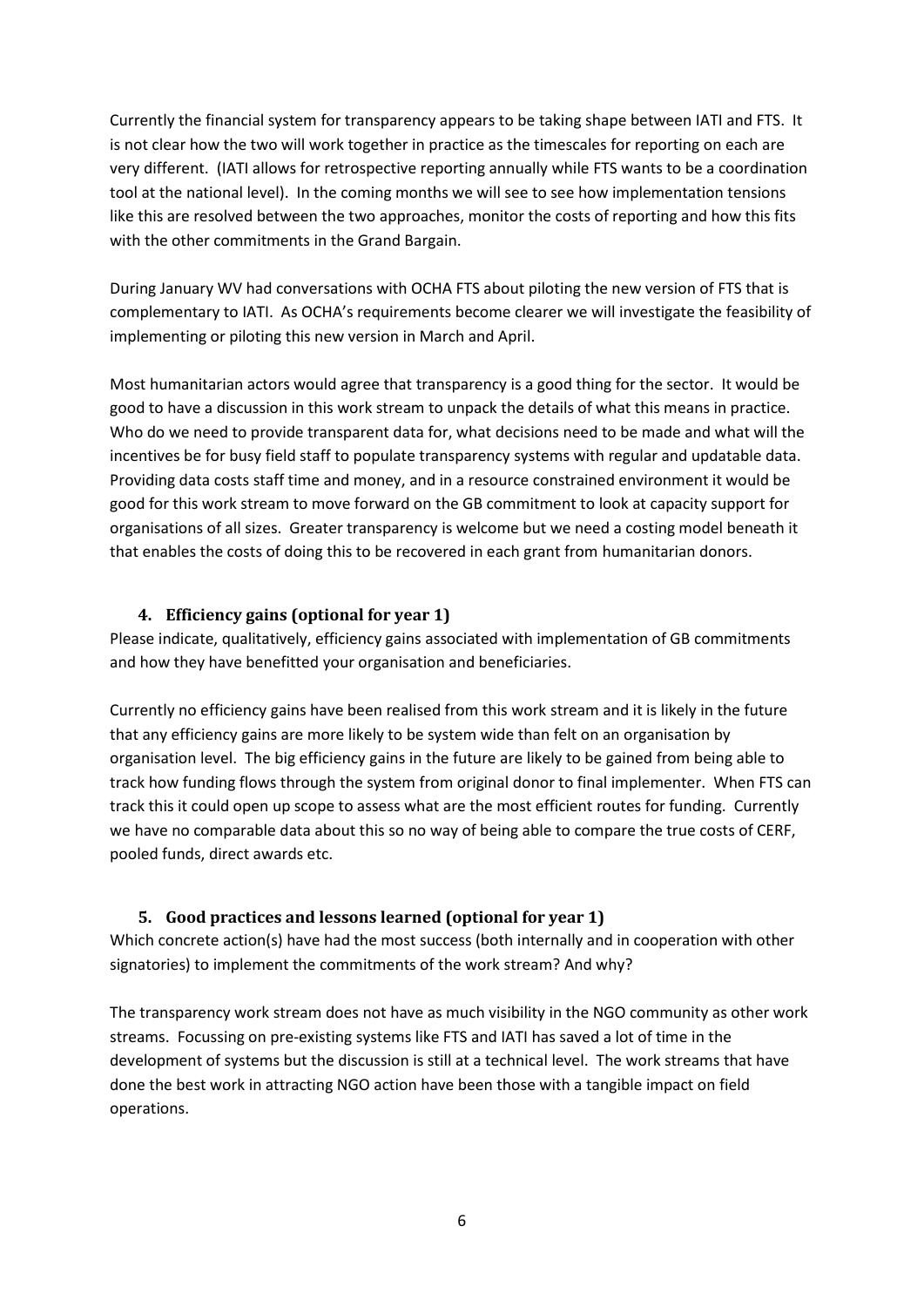# <span id="page-6-1"></span><span id="page-6-0"></span>**Work stream 2 - Localization**

#### **1. Baseline (only in year 1)**

Where did your organisation stand on the work stream and its commitments when the Grand Bargain was signed?

World Vision has been engaging with other NGOs in the localisation discussion since the publication of the Financing report "Beyond the Crisis". To date WVs position has been that a diverse set of approaches are needed to deliver national and local response. Sometimes this will be through indigenous local organisations and sometimes through national affiliates with genuinely national governance structures.

#### <span id="page-6-2"></span>**2. Progress to date**

Which concrete actions have you taken (both internally and in cooperation with other signatories) to implement the commitments of the work stream?

World Vision has engaged with the IASC HF TT working group to develop the localisation marker. In December we conducted limited field consultations with our national affiliates to get their perspectives on the emerging definitions of local and as directly as possible. These have been fed into Development Initiatives work. We have also engaged on the issue of localisation raising the need to consider the role of national affiliates regularly in various financing for and working groups. We have had bilateral discussions with several government donors on the role of affiliates in localisation and contributed to various NGO platforms thinking on the issue in Germany, UK, Canada, Australia and the US. We have also been engaging with Development Initiatives and the IASC working group on the localisation marker to promote a practical and diverse approach to the definition of local capacity. A diverse range of models are needed to ensure that localisation can thrive given the wide a variety of different humanitarian contexts worldwide.

During 2016 we have advanced our local partnering tools and approaches – combining experience across multiple countries into one set of materials. Currently we lack the systems to adequately track how much of our funding is going to local organisations as per the emerging Development Initiatives definitions (as part of the IASC work on the localisation marker). However, a survey of 11 of our 14 largest humanitarian operations found that 7% of our humanitarian funding is currently being distributed to organisations that would be defined as local by the current draft DI definition. More funding goes to National responders outside of this definition and in other geographic locations.

Using the momentum of the Grand Bargain we have held discussions with our senior leadership (Global President, Global Governance and Humanitarian Affairs leadership) to develop an internal humanitarian position on localisation that will be rolled out across all 95 offices in April. We have also developed an internal plan to increase the provision of partnering and support services to other organisations to implement the suggestions of the position paper.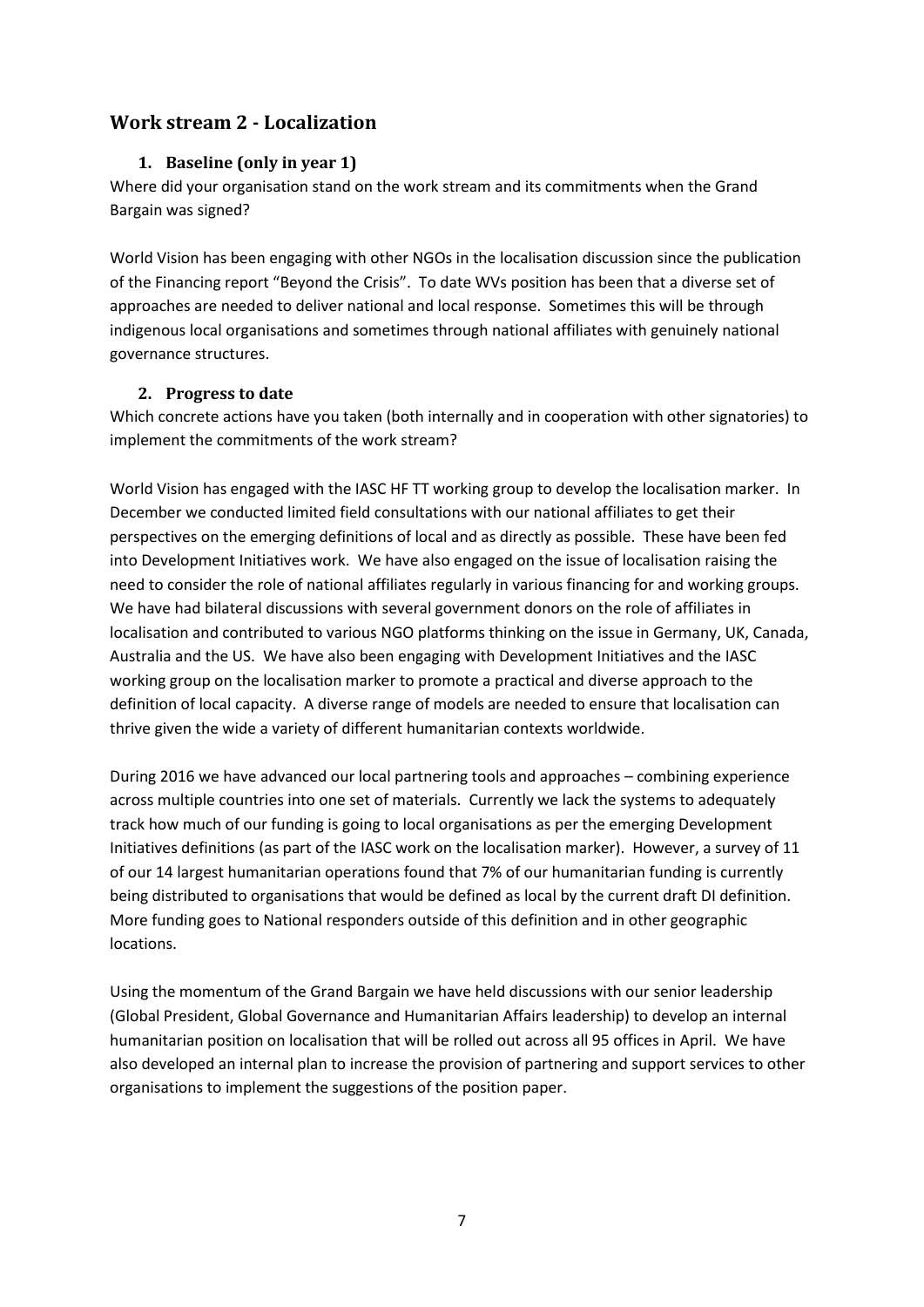#### **3. Planned next steps**

<span id="page-7-0"></span>What are the specific next steps which you plan to undertake to implement the commitments (with a focus on the next 2 years)?

Disseminate WV position internally to encourage greater partnering and provision of support services to other organisations.

Begin to track how much funding we distribute to other organisations (currently we only do this on a country by country basis and not globally) to monitor progress towards the 25% target.

Work with our funding offices and top 10 humanitarian offices to better document and increase our work on localisation.

Continue to engage with the IASC localisation marker group and the work stream to get definitions of localisation that are coherent fair and that can be taken to scale. Advocate to take the discussion towards thinking about the practicalities of taking localisation to scale.

#### <span id="page-7-1"></span>**4. Efficiency gains (optional for year 1)**

Please indicate, qualitatively, efficiency gains associated with implementation of GB commitments and how they have benefitted your organisation and beneficiaries.

It is not clear if the localisation agenda will lead to efficiency gains. While the budgets of local NGOs may be lower than other types of partners it is far from clear if the increased support that they will require will result in reduced costs over all. Independent research is needed to get an idea of the system wide benefits of engaging with more smaller local organisations and to advise on if current sector funding models are adequate to meet the different cost structures that will be needed across the system. (E.g. more money for capacity support and contract management vs lower overheads and salary levels for implementers)

# <span id="page-7-2"></span>**5. Good practices and lessons learned (optional for year 1)**

Which concrete action(s) have had the most success (both internally and in cooperation with other signatories) to implement the commitments of the work stream? And why?

The localisation marker is proceeding well because the GB text was clear about who should do it  $$ the IASC. Also it was building on an interest and level of momentum that existed before the GB particularly among key NGOs. Finally there is a good coalition of donors, UN agencies and NGOs working together on the marker.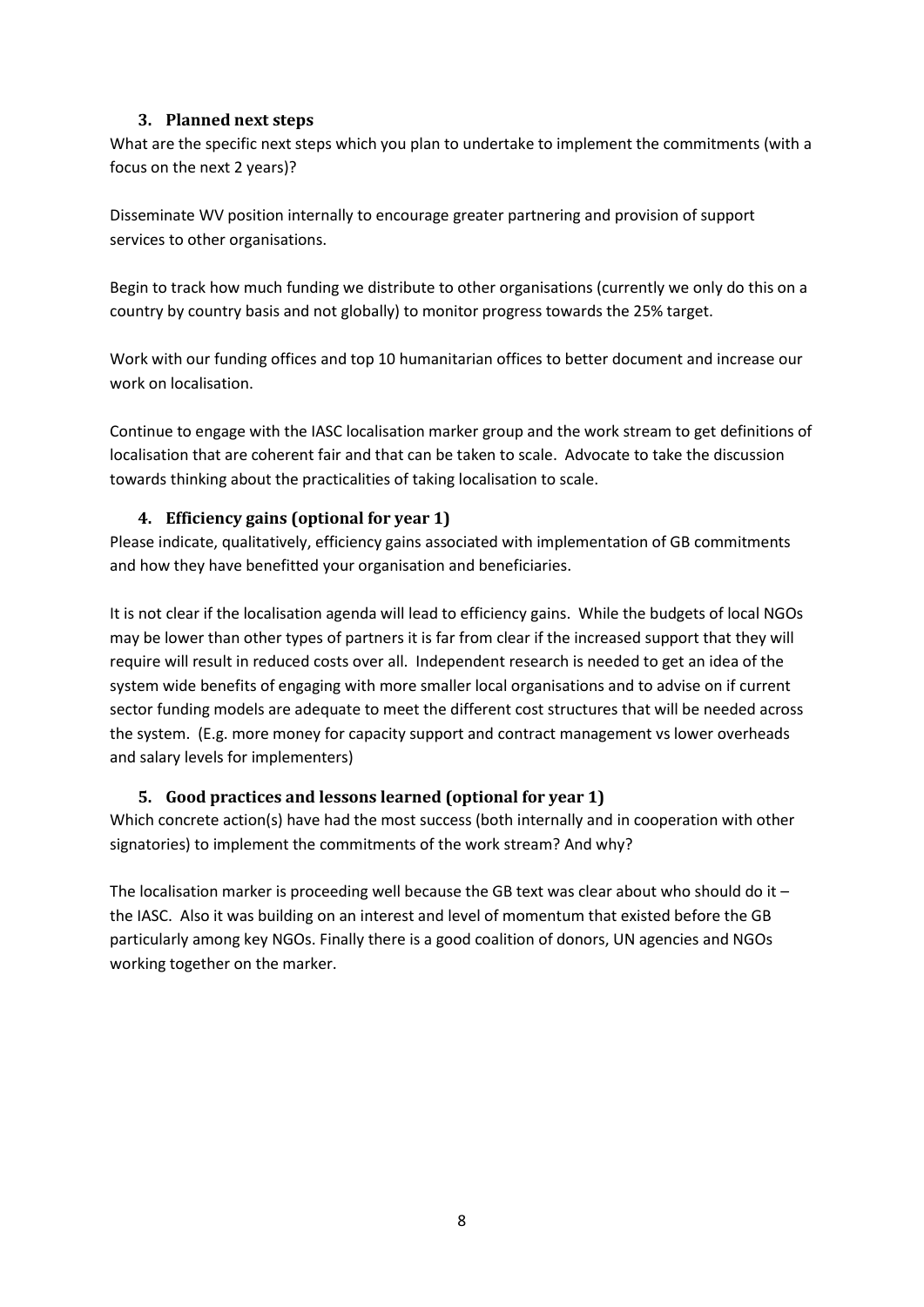# <span id="page-8-1"></span><span id="page-8-0"></span>**Work stream 3 - Cash**

# **1. Baseline (only in year 1)**

Where did your organisation stand on the work stream and its commitments when the Grand Bargain was signed?

World Vision's programming and policy work around the Grand Bargain and other key platforms is guided by our accountability to the commitment we made at the World Humanitarian Summit to 'deliver 50 per cent of its humanitarian aid through a multi-sectoral and multi-purpose cash first approach by 2020, where context appropriate and to leverage digital payment and identification systems and shared value partnerships with others, such as with Master Card, to track the delivery of assistance from donor to beneficiary.'

World Vision has engaged in cash transfer programming at scale in a variety of contexts and continues to do so by making best use of its competitive advantage in relation to presence, outreach with the community and our relationships with the private sector of the organisation.

Key facts:

- *In 2015, World Vision provided 32 per cent of its food assistance and 25 per cent of its multisector humanitarian assistance as cash programmes.*
- *In 2015, food assistance cash transfers benefited 2.1 million vulnerable people.*
- *Since 2012, World Vision has implemented food assistance cash programmes in 29 countries throughout Sub Saharan Africa, Asia, Middle East and Eastern Europe, and Latin America.*
- *World Vision's global cash transfer portfolio<sup>1</sup> is in the Middle East and Eastern Europe (54 per cent), followed by East Africa (23 per cent), Southern Africa (7 per cent) and West Africa (6 per cent).*
- *Globally, World Vision is one of the leading NGO implementers of cash transfers.<sup>2</sup>*
- *The UN World Food Programme (WFP) is World Vision's largest partner for cash transfer programmes. Donors supporting World Vision's cash transfer programmes include: DFID, ECHO, Global Affairs Canada (GAC), and USAID.*

To support reaching our commitment, based on an analysis of our competitive advantage and a strong commitment to quality, World Vision has invested in four key areas. These areas not only reflect WV's commitments at the WHS and GB but also respond to recommendations made by different global processes including the High Level Panel on Cash convened by DFID, the ECHO 10 principles, CaLP's Agenda for Cash, ECHOs Guidelines (exact name) and CaLP's Global Framework for Action.:

- 1. Increase the routine use of cash in operations, including:
	- a. Increase the percentage of humanitarian assistance WV delivers through cash
	- b. Develop and employ common markers to track cash programming within WV
	- c. Identify and address internal and external barriers for WV to increase the use of cash programming

<sup>1</sup> <sup>1</sup> Total portfolio figures from 2009- July 2016

<sup>2</sup> Cash Learning Partnership (2016). *Cash Atlas Map*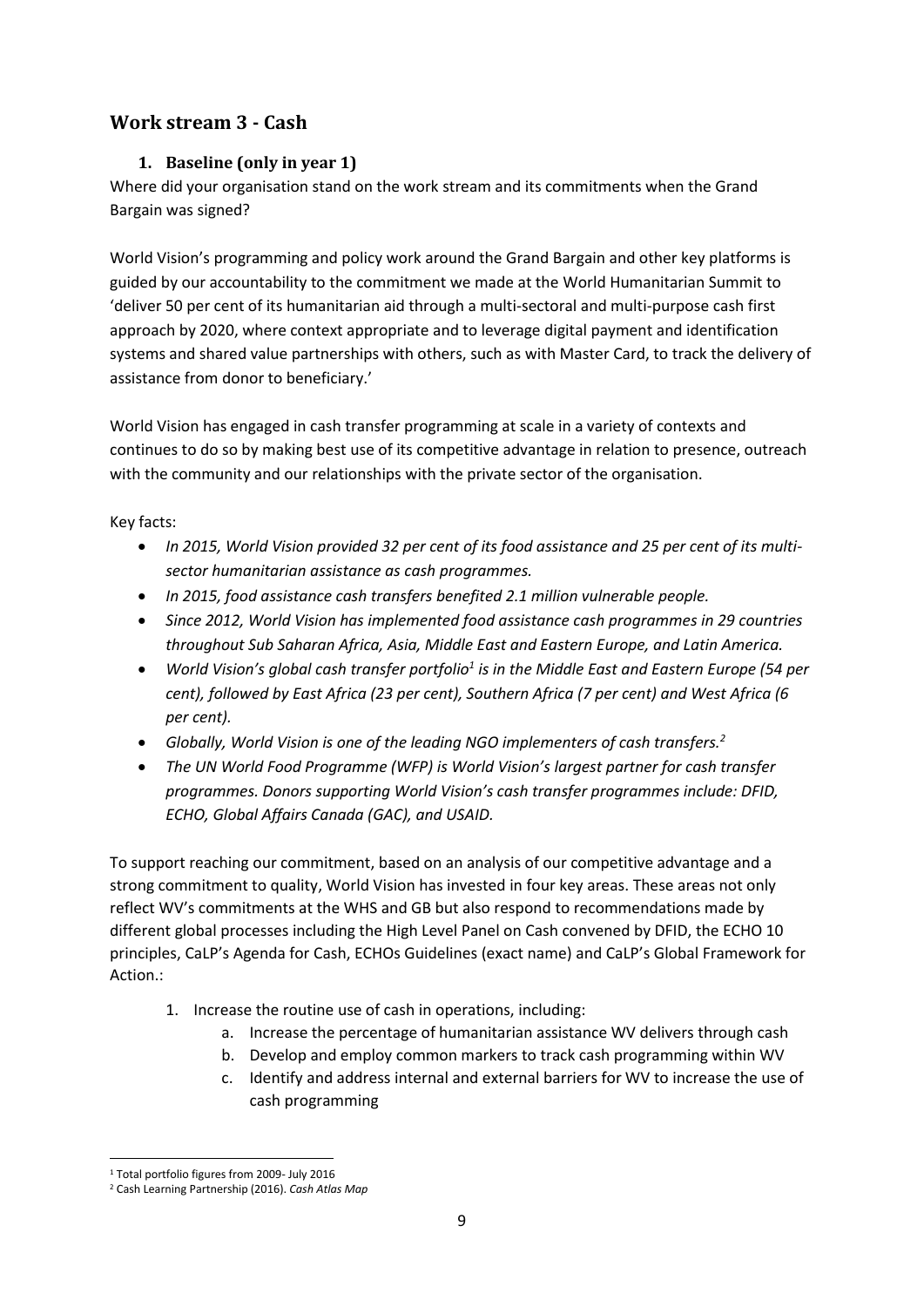- *2. Build and maintain institutional capacity to deliver cash programming, including:*
	- *a. Strengthen capacity at the strategic level*
	- b. *Strengthen capacity at the operational level*
- *3. Increase the quality of WV cash programming, including:*
	- *a. Contribute to best practice through research and information sharing*
	- *b. Design and implement cash programs based on evidence, beneficiary inclusion, effectiveness and efficiency*
	- *c. Design and implement cash programs based on local systems when possible*
- *4. Invest in new delivery, research and advocacy models for cash programming*

#### **2. Progress to date**

<span id="page-9-0"></span>Which concrete actions have you taken (both internally and in cooperation with other signatories) to implement the commitments of the work stream?

In line with its WHS commitments, World Vision is investing in:

#### *1.* **Increasing the routine use of cash in operations:**

*From October 2012 and September 2016, the percentage of World Vision's food assistance programming delivered as cash increased from 13% to 27%*

*The number of beneficiaries reached through cash programmes across World Vision increased fourfold, from 600,000 to 2.3 million.*

*WV is also working to develop effective ways to track the cash programming portfolio more accurately across our 484 million USD humanitarian portfolio for financial year 2016.*

*WV recognises the need to build a more coherent approach to the increase use of cash across sectors and has therefore established an inter-departmental Cash Unit.*

#### *2.* **Build and maintain institutional capacity to deliver cash programming:**

At the operational level, World Vision has built an internal pool of cash experts who can be deployed in emergencies. It is also in the process of finalising a capacity building plan for mainstreaming cash across functions and sectors to be first piloted in the Asia Region.

At the strategic level, World Vision has launched a global process to embrace the disruptive change that cash programming presents by defining and anchoring our cash culture to better deliver on our commitments

#### *3. Increase the quality of WV cash programming*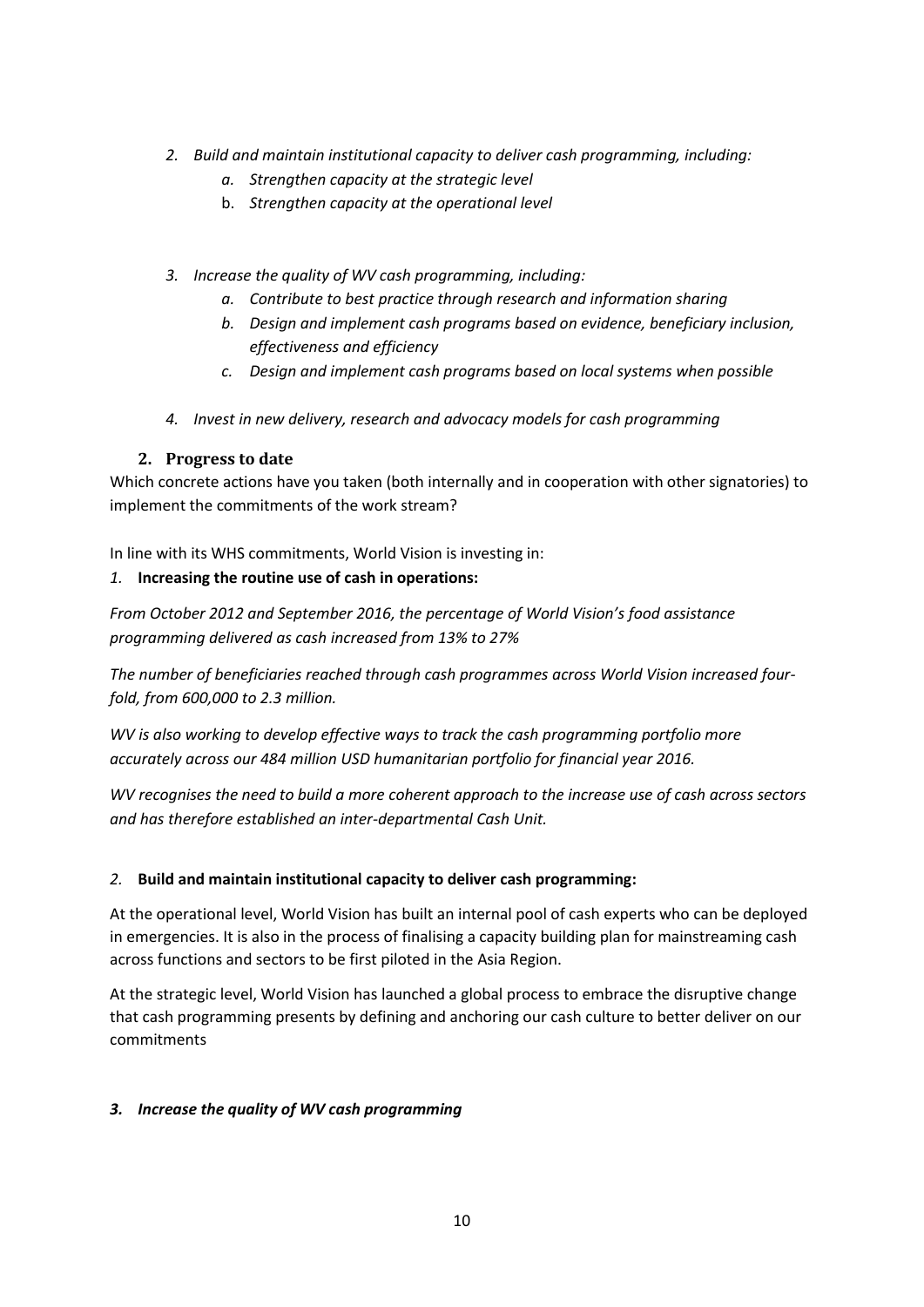World Vision is an active member in a number of key inter-agency cash technical working groups; cochair of the Global Food Security Cluster - Cash and Market WG, member of CaLP's Board and TAG, as well as CashCap's Steering Committee.

The inter-departmental Cash Unit is finalising a strategy to modernise and mainstream delivery systems globally to increase efficiencies.

#### *4. Invest in new delivery and advocacy models for cash programming*

*World Vision is working with Assessment Capacities Project<sup>3</sup> to develop inter-agency market analysis services;*

*World Vision is supporting MasterCard to develop humanitarian Know Your Customer (KYC) standards* 

World Vision maintains a set of up-to-date project design and management tools. World Vision has adapted its [Last Mile Mobile Solution](http://www.wvi.org/disaster-management/last-mile-mobile-solution-lmms) (LMMS) digital beneficiary management, monitoring and evaluation system for cash programming.

MasterCard and World Vision are partnering to improved aid delivery via digital identity and electronic payment services that include LMMS and the MasterCard Aid Network. They have tested both systems in the Philippines and Nepal and are now introducing this technology in Mozambique. World Vision has also worked wit[h SPLASH](http://www.splash-cash.com/) for the Ebola response, Visa in delivering cash to refugees in Rwanda, [EcoNet Wireless](https://www.econet.co.zw/) in Zimbabwe; and MTN in Swaziland.

*During the* ECOSOC – HAS 2106, World Vision co-organized with WFP a high level multistakeholder event on cash transfers, co-chaired by the Governments of Jordan, Netherlands and UK, with panellist from World Bank and the senior technical advisor to the High Level Panel on Cash.

# <span id="page-10-0"></span>**3. Planned next steps**

What are the specific next steps which you plan to undertake to implement the commitments (with a focus on the next 2 years)?

World Vision believes that embracing the cultural and systemic change that cash programming presents and adapting to it, will be crucial to maintain our ability to provide the best service to those who need our assistance and those who fund us. To this end World Vision has created an interdepartmental Cash Unit to design and implement a strategy that will allow us to anchor our cash culture, refine our promise and develop a plan to better deliver it. This strategy will look at our core capabilities in the face of external developments to define our WV way of doing cash based on our principles and vision. We will also develop global statement of purpose to define the types of cash models of delivery we will invest in and the measures of quality we will apply to review and learn from our work (effectiveness, efficiency and inclusiveness measures). This cash strategy will also help

 $\overline{a}$ 3 https://www.acaps.org/who-we-are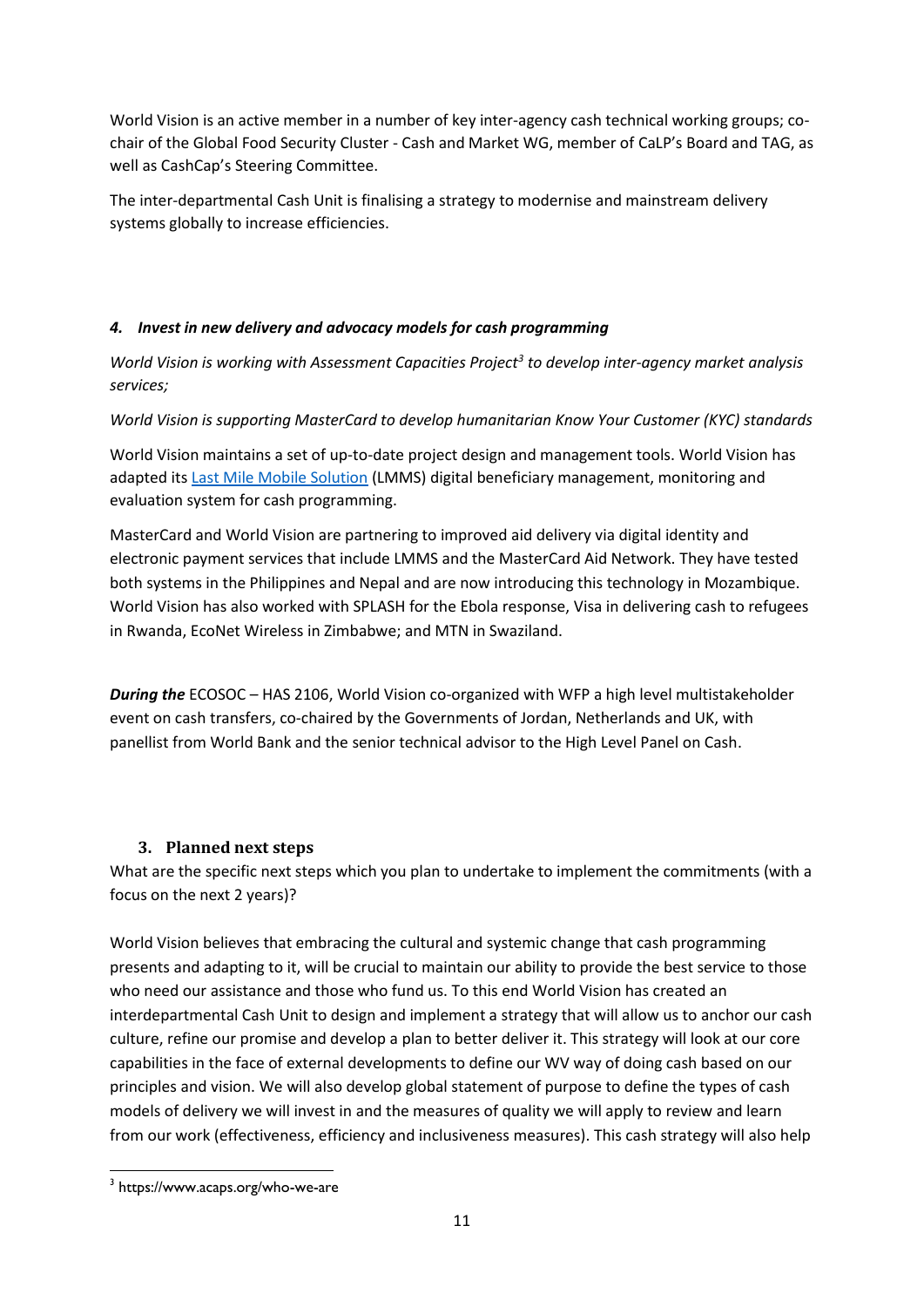us define the different links in the cash value chain and define the level of engagement we can and should have in each based on our competitive advantage.

*The actionable plan of this strategy will be to develop a structure within which WV cash programming can grow investing in four strategic capacity nodes:* our environment*,* our people*,* our finances *and o*ur systems.

Other specific activities linked to the development of the Cash Unit will include

*Strengthen the capacity of WV's humanitarian financial reporting system to track our cash transfer portfolio in aggregate across multiple sectors (currently our financial tracking systems can only track our food assistance-related cash transfer in aggregate)*

*At the Senior Leadership level: Developing trainings appropriate for National/Regional Senior Leaders to equip them to support cash programming.*

*Revisions of key Human Resource tools and processes (integrating cash capabilities requirements in job descriptions (as appropriate)*

- *Updating of operational tools to reflect industry best practice*
- *Build/test a centralised web-application to prepare field staff to design and track the delivery of cash across sectors and countries, as part of the evolving LMMS<sup>4</sup> eco-system.*
- *Develop a digital payments strategy and scale cash preparedness, with a focus on highrisk / fragile countries.*
- *Engaging with WFP on interoperability between SCOPE and LMMS*

- Research, evaluation and learning. World Vision is undertaking a number of activities in this area including evaluations on health, protection, food security impacts, strengthening inter-agency market analysis tools and systems, KYC standards, recovery lending.

*-World Vision will continue to strengthen its engagement in key forums and initiatives as outlined in the previous section, in particularly working to align with CaLP's research, learning and advocacy agenda*

- *Develop and test a one-card system that flattens World Vision's LMMS with MasterCard Aid, an online/offline e-voucher solution.*
- *Support the deployment of digital ID payment systems. A LMMS/MC-Aid solution has been piloted in the Philippines, Nepal and is now being scaled with 5 other NGOs in Mozambique.*
- *Scale the identity standards project with MasterCard, Oxfam, Save the Children, Mercy Corps, Vision Fund and Action against Hunger (ACF). The aim of this project is*

**.** 

<sup>4</sup> World Vision's Last Mile Mobile Solutions is a digital registration and identity solution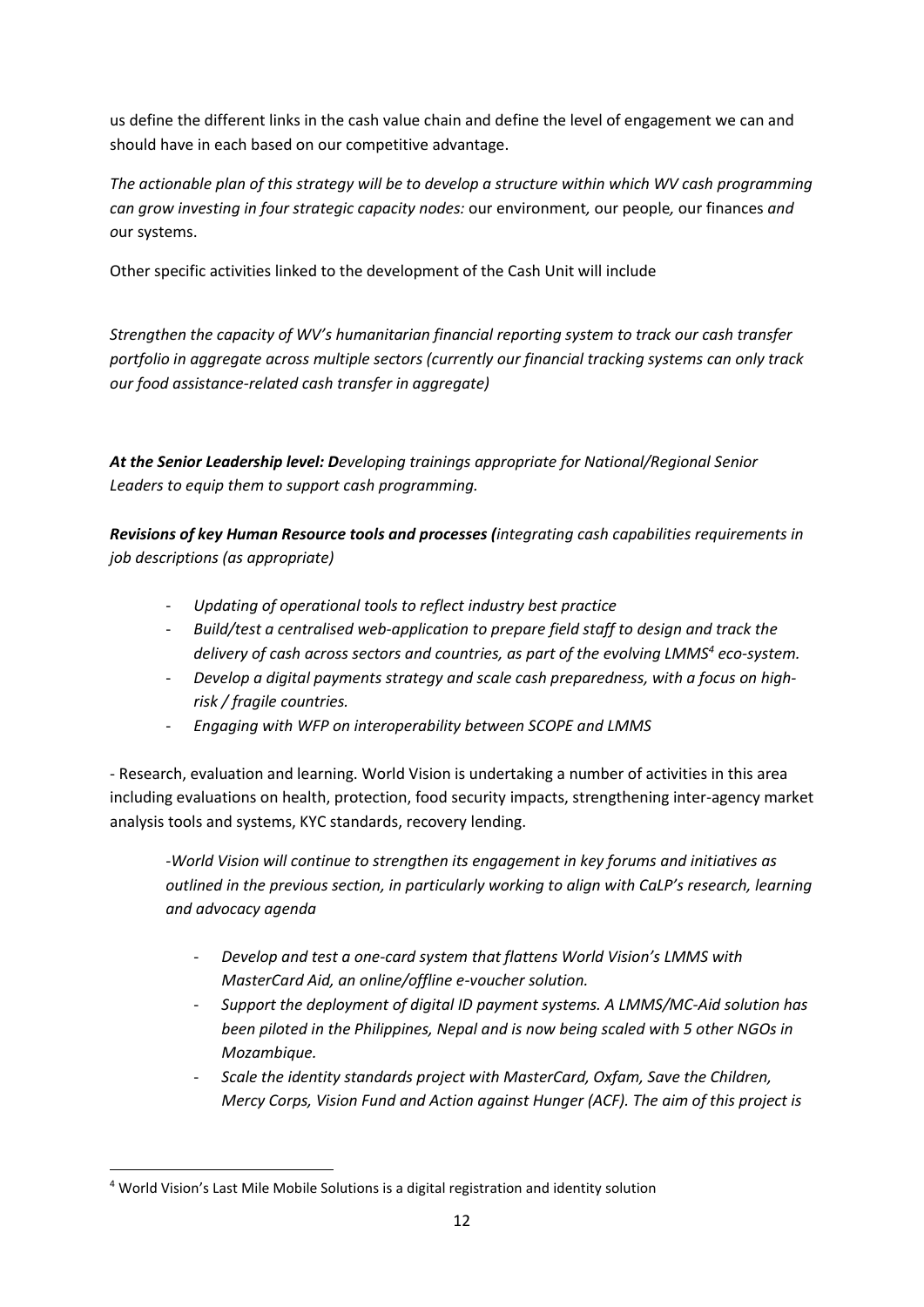*to enable beneficiaries to receive a single standards-based, trust-marked card for identity and entitlements.* 

- *Link World Vision's LMMS to third-party payment gateways so LMMS is able to safely and securely push payments out across third payment networks.*
- *Humanitarian cash transfers is a policy and advocacy priority for World Vision, in particular ensuring efforts to scale up cash transfers 'work' for both the humanitarian industry but more importantly, for the most vulnerable children and families.*

# <span id="page-12-0"></span>**4. Efficiency gains (optional for year 1)**

Please indicate, qualitatively, efficiency gains associated with implementation of GB commitments and how they have benefitted your organisation and beneficiaries.

<span id="page-12-1"></span>*n/a*

# **5. Good practices and lessons learned (optional for year 1)**

- A whole of organization approach, from Senior Leadership to the field, is necessary to support significant scale up of cash
- In part, the industry's ability to scale cash will depend on the rate at which resources to do cash transfers become available. As the majority of our humanitarian cash programming is realized through grants from donors, this is a key limitation to scale up.
- Training alone will not be sufficient to deliver quality cash programming- coaching and mentoring of staff is needed and key systems need to be put in place
- Demand for capacity building has rapidly outstripped supply more investment in capacity building in the industry is needed, as lack of staff capacity is another key limitation to scale up Its not clear to World Vision how inclusive the Grand Bargain follow up process is in terms of opportunities for NGO who are strongly supportive of the Grand Bargain to be involved, beyond the reporting function. Given the seismic shift that cash scale up is bringing to the industry, and the vast depth of direct field experience and capacity that NGOs bring, it is suggested that a more substantive role for NGOs in the Grand Bargain follow up process be clearly articulated and implemented.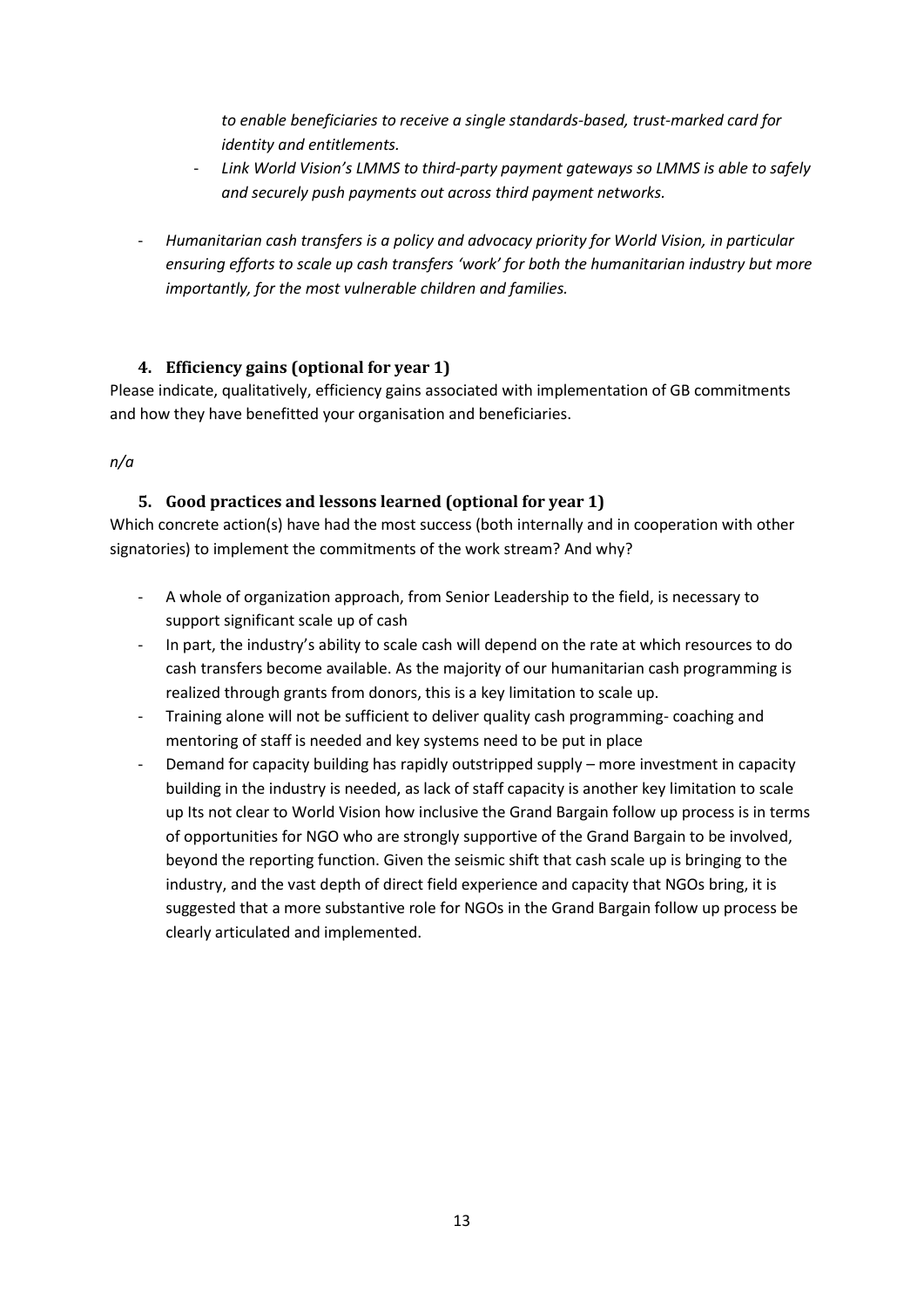# <span id="page-13-1"></span><span id="page-13-0"></span>**Work stream 4 – Management costs**

#### **1. Baseline (only in year 1)**

Where did your organisation stand on the work stream and its commitments when the Grand Bargain was signed?

#### <span id="page-13-2"></span>**2. Progress to date**

Which concrete actions have you taken (both internally and in cooperation with other signatories) to implement the commitments of the work stream?

#### <span id="page-13-3"></span>**3. Planned next steps**

What are the specific next steps which you plan to undertake to implement the commitments (with a focus on the next 2 years)?

# <span id="page-13-4"></span>**4. Efficiency gains (optional for year 1)**

Please indicate, qualitatively, efficiency gains associated with implementation of GB commitments and how they have benefitted your organisation and beneficiaries.

# <span id="page-13-5"></span>**5. Good practices and lessons learned (optional for year 1)**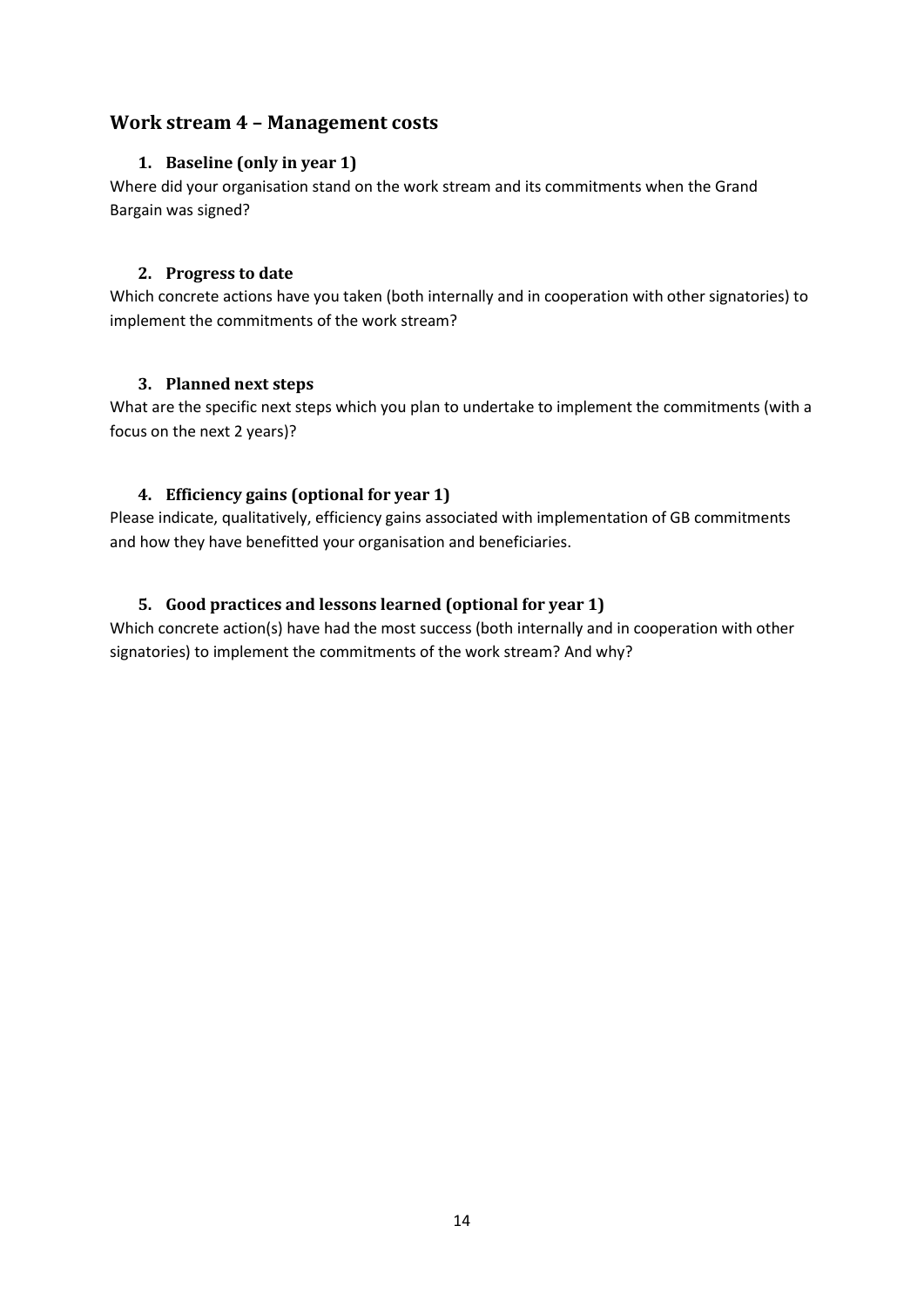# <span id="page-14-1"></span><span id="page-14-0"></span>**Work stream 5 – Needs Assessment**

# **1. Baseline (only in year 1)**

Where did your organisation stand on the work stream and its commitments when the Grand Bargain was signed?

World Vision conducts needs assessments at the start of each humanitarian operation and as needed by the situation on the ground.

# <span id="page-14-2"></span>**2. Progress to date**

Which concrete actions have you taken (both internally and in cooperation with other signatories) to implement the commitments of the work stream?

World Vision has attended the consultation workshop in Brussels in March that was hosted by ECHO and co-chaired a discussion at the Asia GB consultation on this workstream. We have also worked with ICVA, CARE and ACAPs to help determine what the key issues are in this workstream for NGOs to consider.

#### <span id="page-14-3"></span>**3. Planned next steps**

What are the specific next steps which you plan to undertake to implement the commitments (with a focus on the next 2 years)?

At the time of submitting this report WV was still discussing internally how to engage on this workstream.

# <span id="page-14-4"></span>**4. Efficiency gains (optional for year 1)**

Please indicate, qualitatively, efficiency gains associated with implementation of GB commitments and how they have benefitted your organisation and beneficiaries.

# <span id="page-14-5"></span>**5. Good practices and lessons learned (optional for year 1)**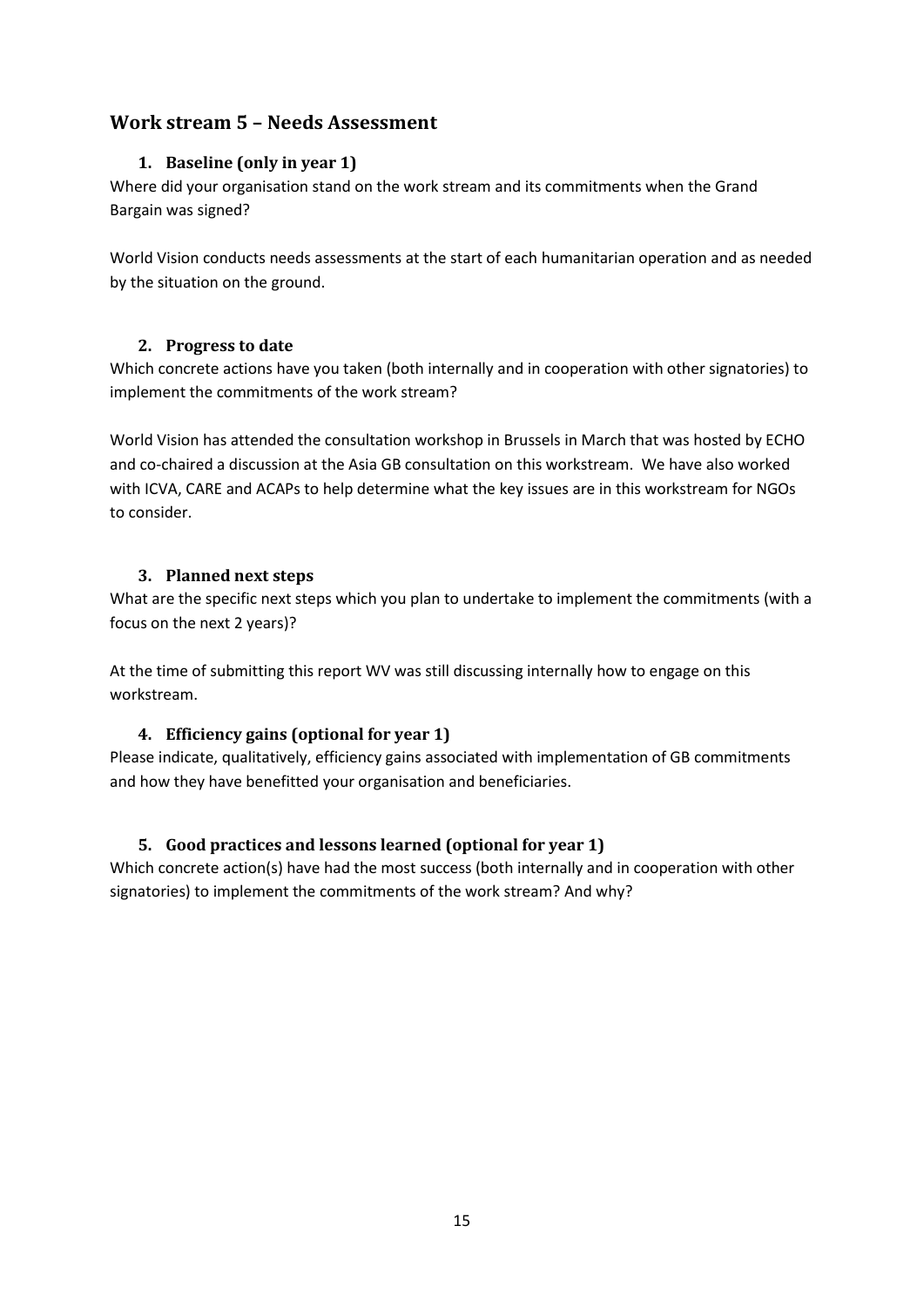# <span id="page-15-1"></span><span id="page-15-0"></span>**Work stream 6 – Participation Revolution**

## **1. Baseline (only in year 1)**

Where did your organisation stand on the work stream and its commitments when the Grand Bargain was signed?

World Vision has written beneficiary accountability into our humanitarian systems, policies and work streams. We regularly participate in the various working groups on this topic in the sector at national and global levels.

#### <span id="page-15-2"></span>**2. Progress to date**

Which concrete actions have you taken (both internally and in cooperation with other signatories) to implement the commitments of the work stream?

World Vision is engaging in this workstream through its engagement with SCHR.

#### <span id="page-15-3"></span>**3. Planned next steps**

What are the specific next steps which you plan to undertake to implement the commitments (with a focus on the next 2 years)?

As it becomes clearer what this workstream will contribute to the participation agenda, World Vision will engage as appropriate.

# <span id="page-15-4"></span>**4. Efficiency gains (optional for year 1)**

Please indicate, qualitatively, efficiency gains associated with implementation of GB commitments and how they have benefitted your organisation and beneficiaries.

# <span id="page-15-5"></span>**5. Good practices and lessons learned (optional for year 1)**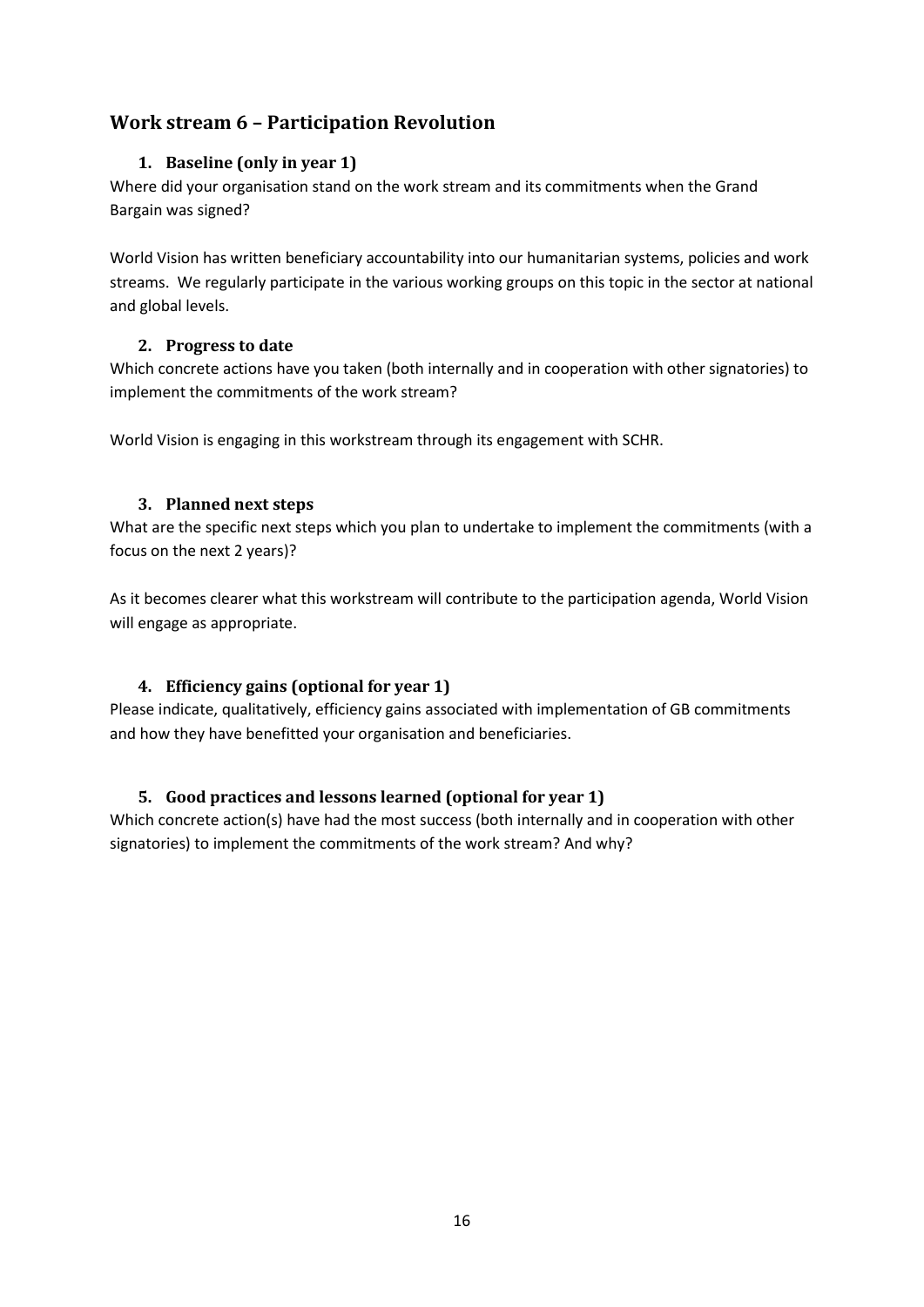# <span id="page-16-1"></span><span id="page-16-0"></span>**Work stream 7 - Multi-year planning and funding**

#### **1. Baseline (only in year 1)**

Where did your organisation stand on the work stream and its commitments when the Grand Bargain was signed?

World Vision aims to provide multiyear funding to our national affiliates and local partners where ever the "source donor" makes this possible. Most of our funding in humanitarian situations is from grants awarded by UN, bilateral or other multilateral donors. We pass the multiyear aspect of this on to national affiliates and partners whenever possible.

#### <span id="page-16-2"></span>**2. Progress to date**

Which concrete actions have you taken (both internally and in cooperation with other signatories) to implement the commitments of the work stream?

World Vision is currently in the process of hiring a consultant to study on the benefits to programming responsiveness, reduced administrative costs and comparative operational advantages of multi-year funding in different contexts. This work is being aligned with the IASC Humanitarian Finance Task Team's work plan on multi-year funding and is intended to compliment a simultaneous study being undertaken by NRC, FAO and OCHA.

As part of the VOICE Grand Bargain task force we have worked to draft a position paper on MYF and plan an event for the European Development Days in June.

We have communicated to our relevant national affiliates the places where OCHA is planning to pilot multiyear funding in Africa.

# <span id="page-16-3"></span>**3. Planned next steps**

What are the specific next steps which you plan to undertake to implement the commitments (with a focus on the next 2 years)?

Review and share study results to better understand what the benefits in World Vision's experience have been of MYF in conflict, food insecurity, etc.

# <span id="page-16-4"></span>**4. Efficiency gains (optional for year 1)**

Please indicate, qualitatively, efficiency gains associated with implementation of GB commitments and how they have benefitted your organisation and beneficiaries.

# <span id="page-16-5"></span>**5. Good practices and lessons learned (optional for year 1)**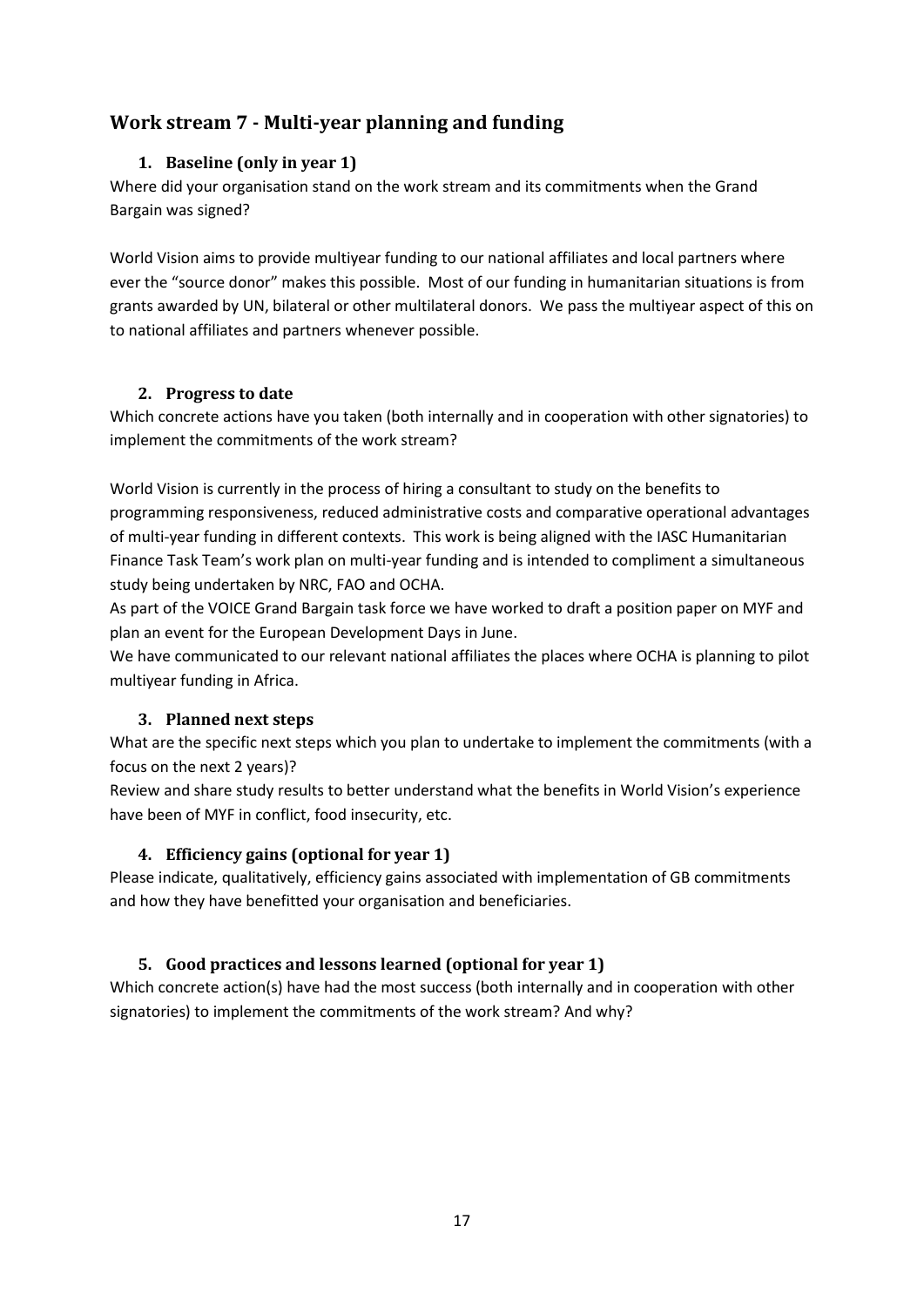# <span id="page-17-1"></span><span id="page-17-0"></span>**Work stream 8 - Earmarking/flexibility**

# **1. Baseline (only in year 1)**

Where did your organisation stand on the work stream and its commitments when the Grand Bargain was signed?

World Vision would like to work with other parties in the Grand Bargain to ensure that NGOs and other front line responders get equal benefit of any reductions in earmarking for other actors in the system.

# <span id="page-17-2"></span>**2. Progress to date**

Which concrete actions have you taken (both internally and in cooperation with other signatories) to implement the commitments of the work stream?

World Vision has done an analysis of earmarking levels in our organisation to provide to the workstream leads as requested by ICVA.

# <span id="page-17-3"></span>**3. Planned next steps**

What are the specific next steps which you plan to undertake to implement the commitments (with a focus on the next 2 years)?

Follow up with the workstream to find out what the benefits could be for NGOs and other front line responders.

# <span id="page-17-4"></span>**4. Efficiency gains (optional for year 1)**

Please indicate, qualitatively, efficiency gains associated with implementation of GB commitments and how they have benefitted your organisation and beneficiaries.

# <span id="page-17-5"></span>**5. Good practices and lessons learned (optional for year 1)**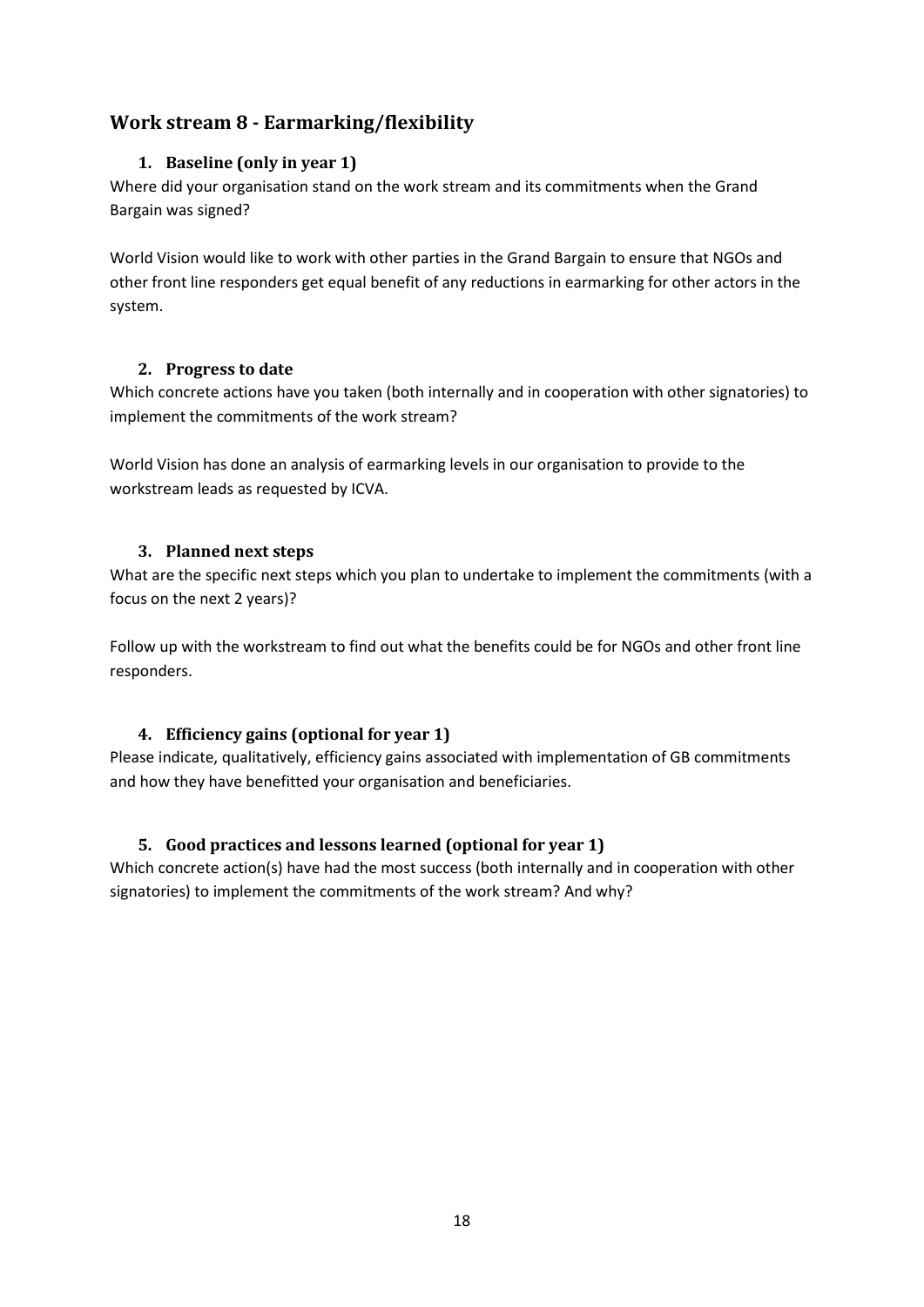# <span id="page-18-1"></span><span id="page-18-0"></span>**Work stream 9 – Reporting requirements**

# **1. Baseline (only in year 1)**

Where did your organisation stand on the work stream and its commitments when the Grand Bargain was signed?

World Vision supported the idea of reduced/ simplified reporting requirements and partner assessments prior to the Grand Bargain. We fed some information into the Less Paper More Aid initiative about the number of prequalification processes we have been put under by dealing with the major UN agencies and 18 bilateral donors.

#### <span id="page-18-2"></span>**2. Progress to date**

Which concrete actions have you taken (both internally and in cooperation with other signatories) to implement the commitments of the work stream?

As part of Less Paper More Aid and the Voice Grand Bargain task force we have fed back into the GPPI template (10+3) and how NGOs could use this. We participated in the March workshop between donors and implementing organisations on the template and have identified up to three contexts where we could serve as a pilot test partner for the new framework.

#### <span id="page-18-3"></span>**3. Planned next steps**

What are the specific next steps which you plan to undertake to implement the commitments (with a focus on the next 2 years)?

Participate in the field pilot of the GPPI reporting template and through the planned in-country communities of practice identify lessons learned. Continue to support the project at a global level through ICVA-Less Paper More Aid and VOICE.

# <span id="page-18-4"></span>**4. Efficiency gains (optional for year 1)**

Please indicate, qualitatively, efficiency gains associated with implementation of GB commitments and how they have benefitted your organisation and beneficiaries.

# <span id="page-18-5"></span>**5. Good practices and lessons learned (optional for year 1)**

Which concrete action(s) have had the most success (both internally and in cooperation with other signatories) to implement the commitments of the work stream? And why?

It has been really welcome to see the Grand Bargain provide some political momentum and will behind the objectives of the Less Paper More Aid initiative.